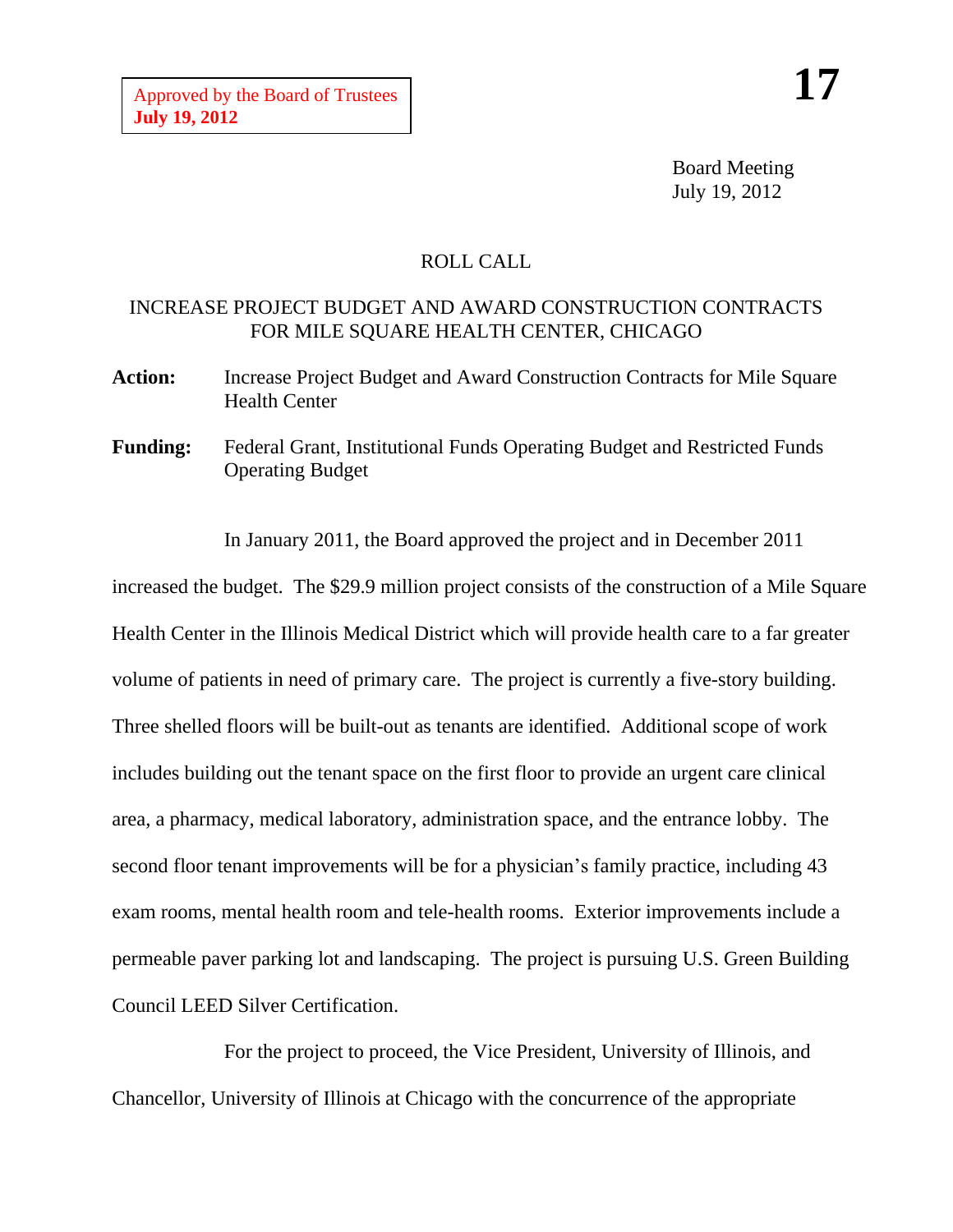administrative officers recommend that the project budget be increased to \$42.0 million, an increase of \$12,054,150 and that the following contracts<sup>1</sup> be awarded. Competitive bidding procedures in accordance with the Illinois Procurement Code were followed; and the award is to the lowest responsible bidder on the basis of its base bid plus the acceptance of indicated alternates<sup>2</sup>:

| Division $I$ – General Work              |                 |              |
|------------------------------------------|-----------------|--------------|
| The George Sollitt Construction Company, | <b>Base Bid</b> | \$15,134,000 |
| Wood Dale, IL                            | Alt. $1$        | 367,000      |
|                                          | Alt. 2          | 376,000      |
|                                          | Alt. 3          | 1,374,000    |
|                                          | Alt. 4          | 2,100        |
|                                          | Alt. $5$        | 154,000      |
|                                          | Alt. 7          | 67,000       |
|                                          | Alt. 8          | 29,000       |
|                                          | Alt. 9          | 27,000       |
|                                          | Alt. 10         | 53,000       |
|                                          | Alt. 11         | 55,000       |
|                                          | Alt. 12         | 13,000       |
|                                          | Alt. 13         | 44,000       |
|                                          | Alt. 14         | 107,000      |
|                                          | Alt. 15         | 137,000      |
| <b>TOTAL</b>                             |                 | \$17,939,100 |

 $1$  Contracts for other divisions were awarded that are within the delegated approval levels: Div 2 Plumbing: A & H Plumbing, Elk Grove Village, IL, \$1,446,800; Div 4 Ventilation: Stern Corporation, Harvey, IL, \$1,287,200

<sup>&</sup>lt;sup>2</sup> Description of Alternates: Alt. 1--Contaminated soil; Alt. 2--Utility Connection; Alt. 3--Parking Landscape; Alt. 4--Redundant electrical; Alt. 5--Pharmacy; Alt. 7--Exam Room #1; Alt. 8--Mental Health; Alt. 9--Procedure Area; Alt. 10--Exam Room #2; Alt. 11-- Exam Room #3; Alt. 12--Tele-conf Health; Alt. 13--Staff Lounge; Alt. 14--WIC; Alt. 15--Administration Space